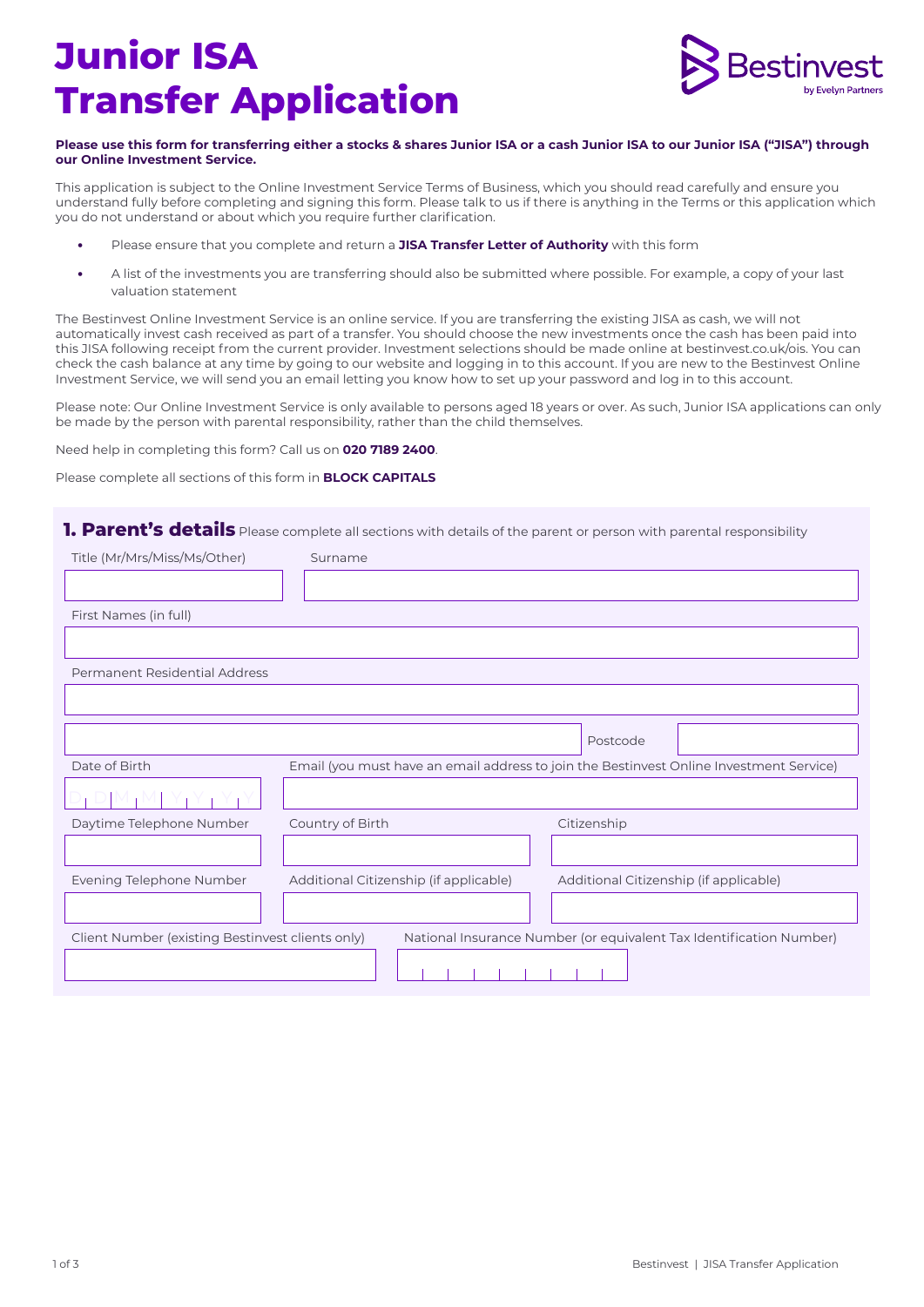## **Junior ISA Transfer Application**



## **2. Child's details** Please complete all sections

| First Names (in full)                            |                                        |                                        |
|--------------------------------------------------|----------------------------------------|----------------------------------------|
|                                                  |                                        |                                        |
| Permanent Residential Address                    |                                        |                                        |
|                                                  |                                        |                                        |
|                                                  |                                        | Postcode                               |
| Date of Birth                                    | Country of Birth                       |                                        |
|                                                  |                                        |                                        |
| Citizenship                                      | Additional Citizenship (if applicable) | Additional Citizenship (if applicable) |
|                                                  |                                        |                                        |
| Client Number (existing Bestinvest clients only) |                                        | National Insurance Number              |
|                                                  |                                        |                                        |

## **3. Your documentation** Only complete this section if you are new to the Bestinvest Online Investment Service

As a Bestinvest client you have a choice about how you receive your contract notes and statements. Please indicate your choice by ticking one of the following options.

| Online only      |
|------------------|
| (free of charge) |

Online and by post (a charge of £37.50 plus VAT per quarter will be made, which covers all Bestinvest Online Investment Service accounts you may have)

## **4. Your income**

If you are transferring income units please select one of the following two options. If you do not indicate which option you wish to use then we will select the 'Cash on account' option as default.

| Reinvest<br>$\cap$ r | Any income will be used to purchase further units in this fund<br>(please note that this option is not available for all funds) |
|----------------------|---------------------------------------------------------------------------------------------------------------------------------|
| Cash Amount          | Any income will be held as cash in the relevant account                                                                         |

#### **5. Marketing communications**

We would like to contact you about investment guides, news, events and other ways we can help you. We usually do this by email, but may occasionally send you information through the post or by phone. These communications are **optional** and separate to any service based messages required under regulations relating to products or services that you may hold.

Please tick the box if you would like to stay informed by email

| Please tick the box if you would also be happy to receive marketing communications by: |  |  |  |
|----------------------------------------------------------------------------------------|--|--|--|
|----------------------------------------------------------------------------------------|--|--|--|

Post | Telephone

You can unsubscribe using the links in the messages that we send or choose what you receive from us at any time. Full details of how we use and secure your personal information is documented in our privacy notice www.bestinvest.co.uk/help/privacy-notice; if you have any questions about how we handle your personal information, you can email us at dataprotection@evelyn.com